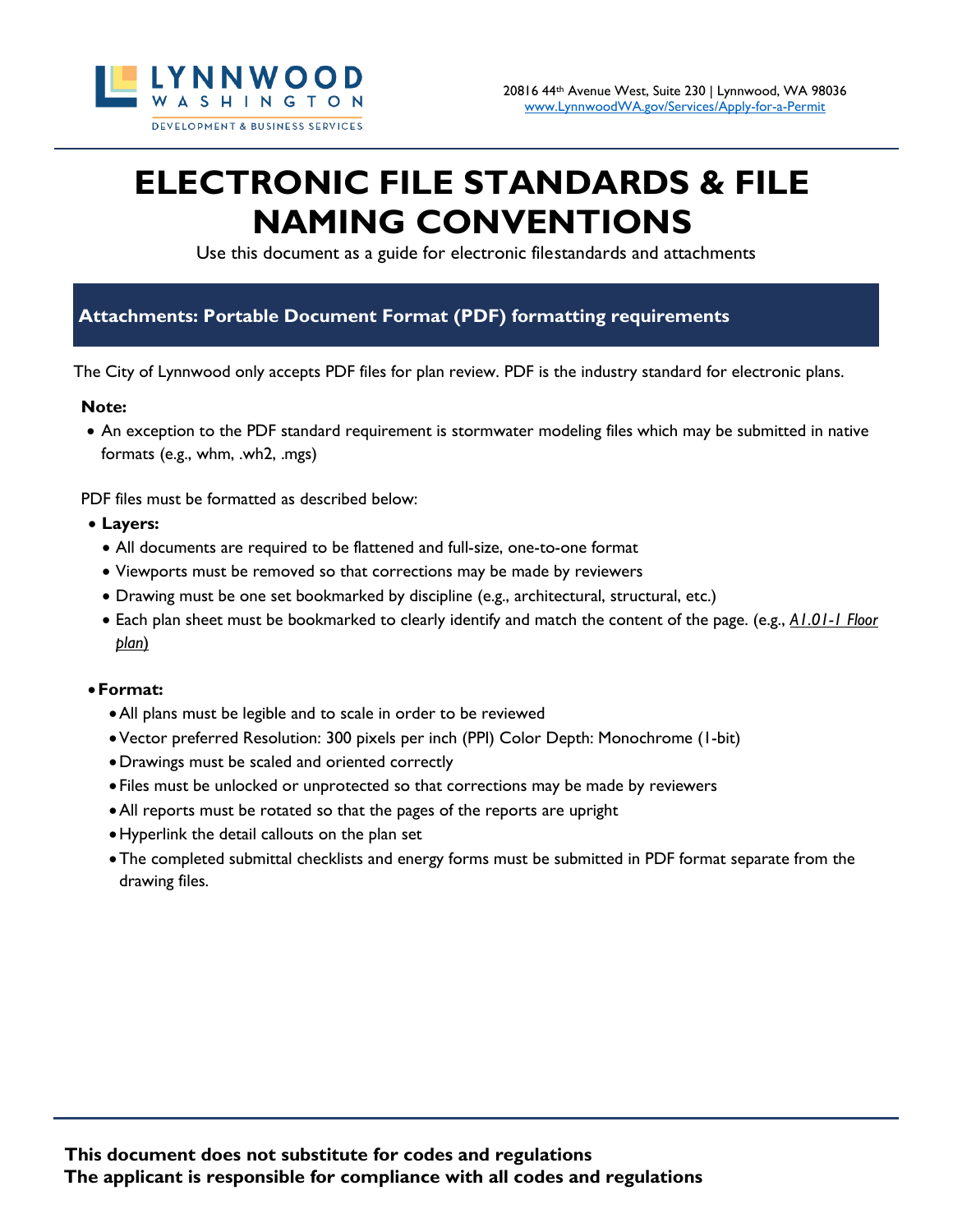

#### **ELECTRONIC FILE STANDARDS & FILE NAMING CONVENTIONS**

## **Drawing Standards**

- Site plan drawings and construction plans must be submitted in black and white PDF documents unless otherwise specified
- Basic drawing elements including north arrow and scale bar must be present
- Minimum plan size shall be  $22" \times 34"$  for commercial (min. 11" x 17" for residential)
- All sheets must be the same size (do not combine  $24'' \times 36''$  sheets with  $8 \frac{1}{2} \times 11''$ , etc.)
- All text shall be readable, and no font shall be smaller than 10 point or equivalent
- All sheets shall be oriented so that the top of the sheet corresponds with the top of the computer monitor (not rotated)
- A 5" x 5" space must be left blank in the bottom right- hand corner of each sheet & cover sheet of the drawings for the City of Lynnwood to insert an approval stamp
- Each plan sheet needs to include the project name and address in the title block
- Plans cannot state "Not for Construction" Plans may state "For Agency Review"
- Site plans at 1" = 20' or larger scale
- Floor plans, elevations, and sections at not less than  $1/8" = 1'$  scale (min  $\frac{1}{4}$ " = 1' for residential floor plans)

## **Revisions and Resubmittals**

• Please refer to the Resubmittal Checklist



**The applicant is responsible for compliance with all codes and regulations**





plans.pdf (multiple sheets) √Correct



√Correct





Drawings must be submitted in black and white PDF documents unless otherwise specified.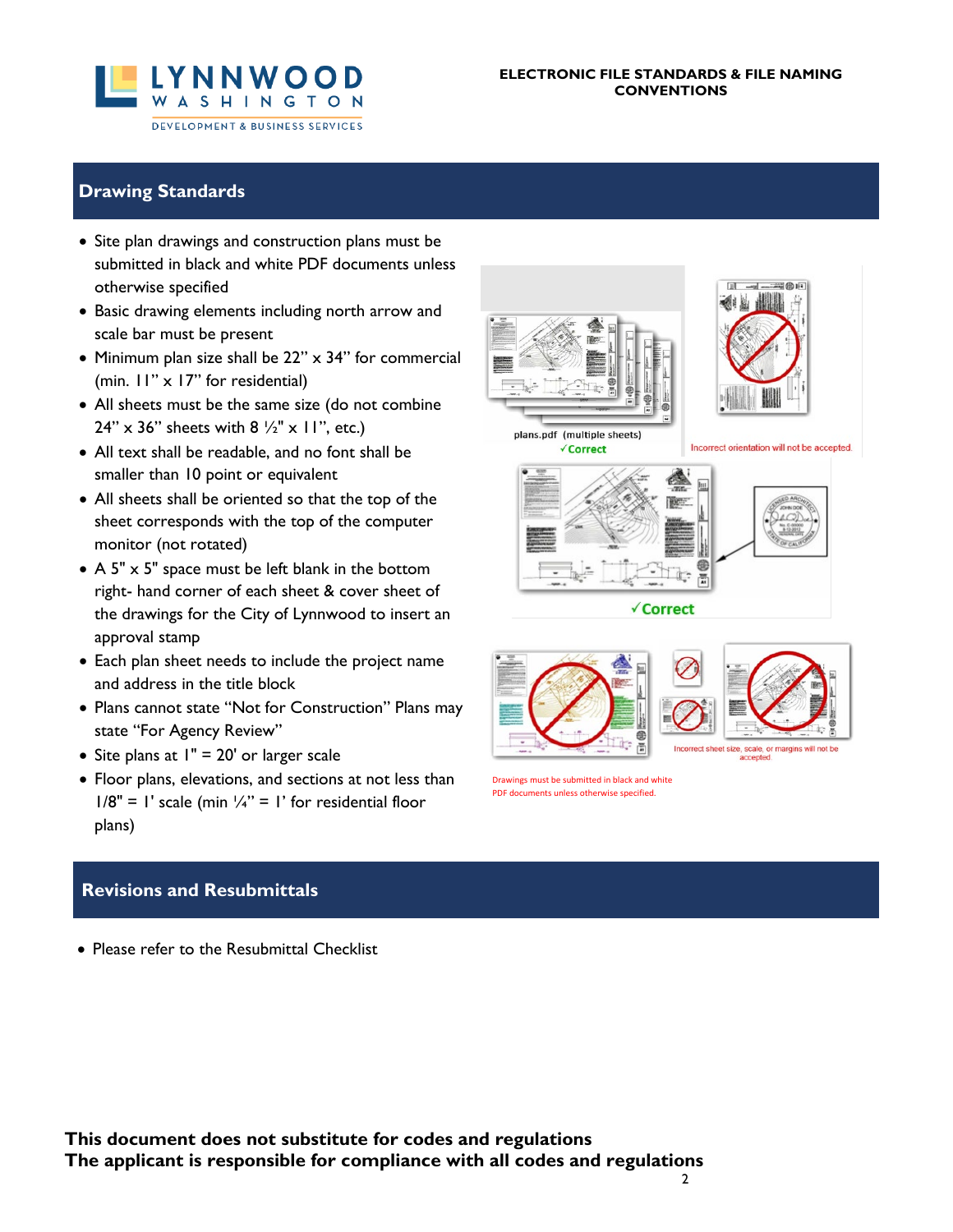

## **Electronic File Naming Conventions**

Files need to be named concisely to describe the contents of the file document and to include the date and version number of the file.

Not all software interprets spaces consistently. No spaces are allowed anywhere in the file name. The underscore is acceptable in place of spaces.

#### **Applications with files named inconsistently may be rejected.**

#### **Resubmittals**

- Please use the same file name with updated date and version
- Please add your permit number after the file name

#### **Revisions** (post issuance)

**Type** 

- Please use the same file name with updated date and version
- Please add your permit number after the file name

| <b>Document</b><br><b>Type</b> | і урс<br><b>Description</b> | <b>File Name Examples</b>                                                      |  |
|--------------------------------|-----------------------------|--------------------------------------------------------------------------------|--|
| A                              | Applications                | Civil Construction Permit, Fire Sprinkler Permit, Sign Permit, New             |  |
|                                |                             | Commercial Building Permit, Single Family Residential Combination Permit, etc. |  |
| <b>APL</b>                     | Appeals                     | All documents associated with appeals                                          |  |
| C                              | Correspondence              | Letter of Understanding, Geologic Risk, Traffic Concurrency Test, All project  |  |
|                                |                             | correspondence such as from the: Project Applicant, Public, Other Agencies,    |  |
|                                |                             | City (i.e., Application Acceptance, Project Expiration, Project Hold, Project  |  |
|                                |                             | Off-Hold), Close Out Letter, Response Letter, etc.                             |  |
| <b>CA</b>                      | Calculations                | Density Worksheet, Landscape Analysis, Parking Analysis, Plat Calculations,    |  |
|                                |                             | Structural Calculations, Plumbing Calculations, Hydraulic Calculations (Fire   |  |
|                                |                             | Sprinkler), Impact Fees, etc.                                                  |  |
| D                              | <b>Decisions</b>            | Project Decision (Administrative, Hearing Examiner, Council)                   |  |
| EC                             | Environmental               | Environmental Checklist, SEPA, NEPA, etc.                                      |  |
|                                | Checklist                   |                                                                                |  |
| F                              | Forms                       | SWPPP, SPCC, Minimum Site Inspection, etc.                                     |  |
|                                | Justifications              | Written Justification for: Adjustment, Conditional Use Permits (CUP),          |  |
|                                |                             | Modification, Variance, etc.                                                   |  |
| LG                             | Legal Documents             | CCRs (Covenants, Conditions, and Restrictions), Bill of Sale, Declaration of   |  |
|                                |                             | Covenants, Deed of Dedication, Easements, Impact Fee Deferrals, Lot            |  |
|                                |                             | Combinations, Plat Certificate, Proof of Plat Name Reservation, Real-estate    |  |
|                                |                             | Excise Tax Form (REETA), Title Report                                          |  |
| <b>LOA</b>                     | Letter of                   | Fire, Mall, Building Owner letters that allow work to proceed                  |  |
|                                | Authorization               |                                                                                |  |

## **This document does not substitute for codes and regulations The applicant is responsible for compliance with all codes and regulations**